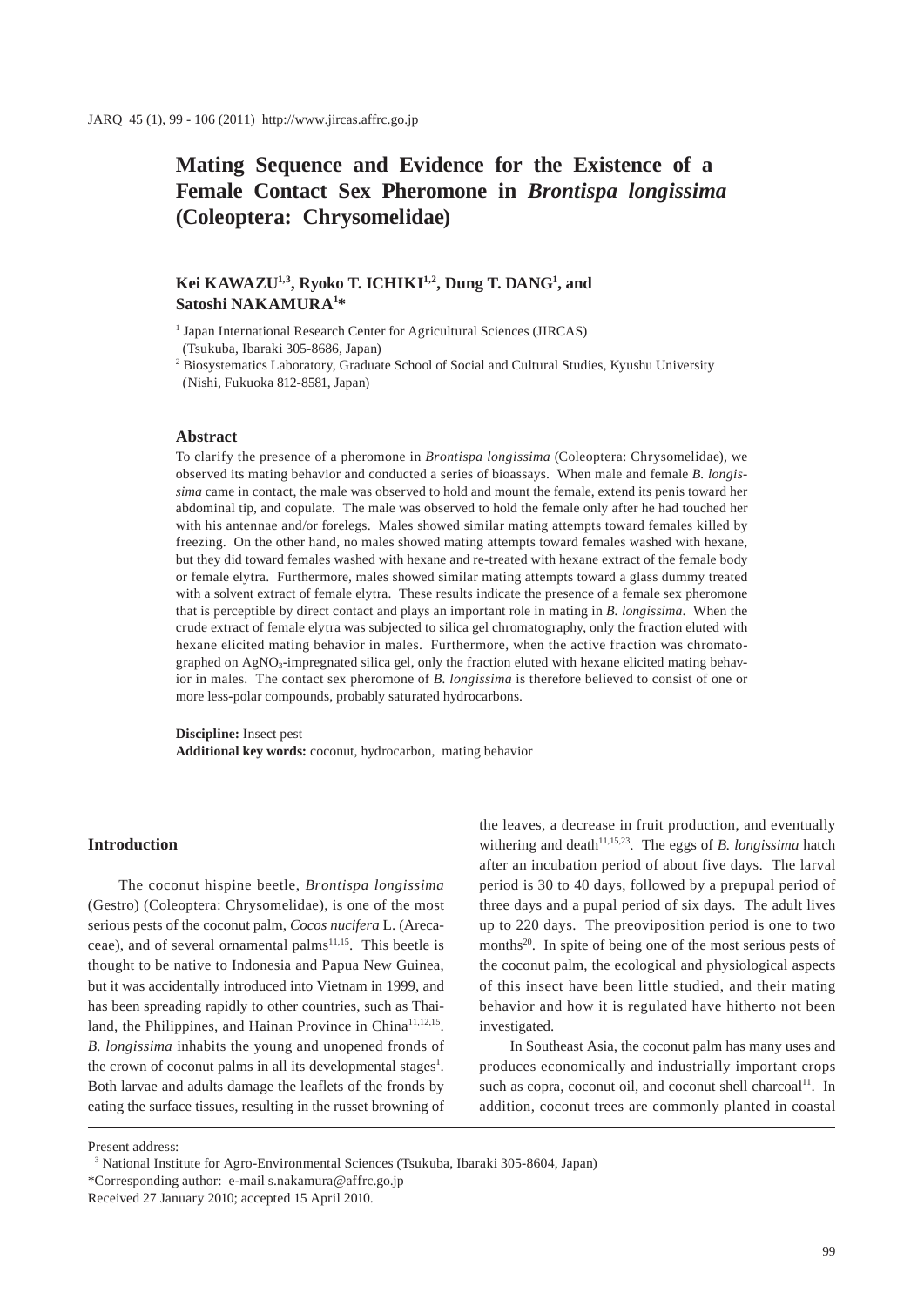areas, nurseries, parks, and gardens to act as land cover, parterres, and as topiary. Severe attacks by *B. longissima* lead to russet brown leaves and therefore completely disfigure palms that are grown for ornamental purposes $^{23}$ . To protect coconut palms from infestation damage by *B. longissima*, there is an urgent need to investigate methods of controlling the populations of this beetle in Southeast Asia. However, chemical control using insecticides cannot be applied due to the beetle inhabiting the crowns of tall trees, and insecticides also pose risks to the environment. We have therefore been aiming to control the beetle using its pheromones. It is thought that applications of contact pheromone can raise the efficiency of the infection of filamentous fungus $10$ .

In Coleoptera, the function of the cuticular hydrocarbons as contact sex pheromones have been extensively investigated in several taxa, such as Cerambycidae<sup>2,6</sup>, Coccinellidae<sup>7</sup>, Curculionidae<sup>14</sup>, and Staphylinidae<sup>17</sup>. However, among the Chrysomelidae, the presence of contact sex pheromones has been reported in only a few species: the Colorado potato beetle, *Leptinotarsa decemlineata*<sup>9,13,16</sup>, the Japanese green duck leaf beetle, *Gastrophysa atrocyanea*19, the blue milkweed beetle, *Chrysochus cobaltinus*18, the dogbane leaf beetle, *Chrysochus auratus*18, and the mustard leaf beetle, *Phaedon cochleariae*<sup>5</sup>. Although contact sex pheromones play an important role in mating behavior, they have been chemically identified in only one species, *G. atrocyanea*19. Fundamental research is necessary to develop applications using synthetic pheromones; however, biological research concerning mating behavior and sex pheromones is a relatively unexplored area.

Analysis of the mating behavior of *B. longissima* will provide valuable insight into the diversity of mating systems of this beetle and assist in the development of techniques for pest control. We therefore conducted observation of the mating sequence to clarify the characteristics of the female sex pheromone in *B. longissima*.

#### **Materials and methods**

#### **1. Insects**

The *B. longissima* used in this research were obtained from colonies maintained by the National Biological Control Research Center, Kasetsart University, and the Department of Agriculture (DOA), Thailand. Since it is difficult to obtain fresh leaves of coconut plants in Japan, we instead reared the beetle colony on fresh leaves of the narrow leaf cattail, *Typha angustifolia* L. (Typhaceae), an alternative host plant of this beetle<sup>21,22</sup>. Larvae and adults were maintained separately on fresh leaves in plastic containers (15.5 cm long x 11.5 cm side x 5.0 cm high) with a mesh window in the lid. All procedures were conducted at 25°C under a 12L:12D photoperiod and 65% relative humidity.

#### **2. Observation of mating behavior**

All observations of mating behavior were carried out using an experimental arena (Fig. 1). A male and female were placed on a filter paper sheet (76 x 26 mm) surrounded by glass (thickness 2 mm, placed on the top). The mating behavior of 35 pairs of beetles was continuously observed for 30 min. The mated females and males were used. Although *B. longissima* showed multiple mating, the effect of multiple mating on the mating behavior of adults was not found in our preliminary experiments. Observation of the mating behavior of adults, 3–8 weeks after emergence, was conducted 7–11 h after lights on under 12L:12D, 25°C. In preliminary experiments, the same level of frequency in mating behavior was observed between 3-8 weeks.

#### **3. Extraction**

The females were killed by freezing for 1 hr at -20°C. The elytra of the killed females were dissected and extracted



**Fig. 1. A schematic figure of all observations and bioassays** The gray area shows the experimental arena (76 x 26 mm) surrounded by glass (thickness 2 mm, placed on the top). A black glass dummy coated with a test solution is examined by a male *B. longissima*. A: top view, B: side view. (a) Slide glass (76 x 26 mm; thickness 2 mm), (b) glass plate (90 mm diameter) (c) filter paper (90 mm diameter), (d) black glass dummy coated with test solution. The arrow shows the release point of the male.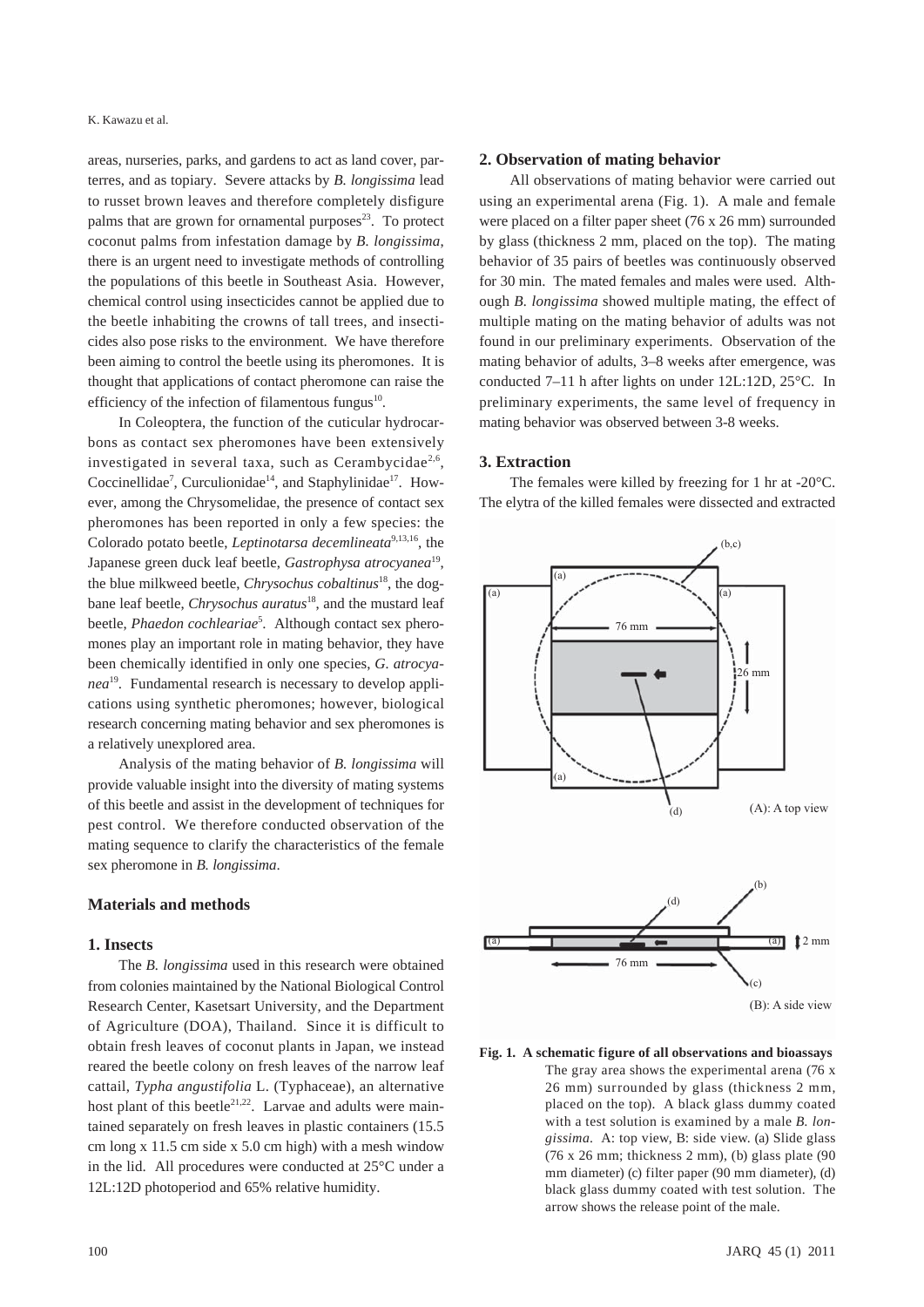with hexane (ca. 1 mL / female) for 1 h. After the elytra had been removed and filtrated, the crude extracts were stored at -20°C until use.

#### **4. Chromatography**

The crude extract of female elytra (50 FE: female equivalent) was poured onto a silica gel column (30mm x 5mm ID, 200 mg, Wakogel C-200, 200 mesh, Wako Pure Chemical Industries Ltd.), and successively eluted with 2 mL each of hexane, then 5%, 15%, and 50% ether in hexane and ether. The active fraction was further fractionated by column chromatography on 200 mg of silica gel impregnated with  $10\%$  AgNO<sub>3</sub> (30mm x 5mm ID, 200 mesh, Aldrich Chemical Company, Inc.). The column was then eluted successively with 2 mL each of hexane and 0.5%, 1%, 2%, and 5% ether in hexane. All the solvent was distilled before use.

#### **5. Bioassay for sex pheromone**

Laboratory bioassays were conducted with the experimental arena (Fig. 1). Males 3–8 weeks after emergence were bioassayed at 7–11 h after lights on under 12L:12D, 25°C. Pheromonal activity was evaluated using a black glass dummy (9.0 x 1.6 mm; 1.0 mm thickness). Color effect on male mate orientation was demonstrated in *Xylotrechus pyrrhoderus*<sup>8</sup> , *Anoplophora malasiaca*<sup>4</sup> , and *holotrichia loochooana loochooana*<sup>3</sup> . Since mating behavior in *B. longissima* was also thought to be elicited by a visual stimulus, a black dummy that resembles natural female colors was used. However, in our present experiments, the effect of the black dummy on the mating behavior in *B. longissima* could not be confirmed. The dummy was coated with a test solution using a glass syringe and placed at the center of the experimental arena. A male was placed nearby and allowed to make contact with it. Behavior was continuously observed for 30 min. The sexual maturity of the 3–8 weeksold males used in the bioassay was confirmed through observation of abdominal bending behavior toward intact females. Thirty replications were performed for each bioassay.

#### **6. Statistical analysis**

Each statistical analysis was performed using JMP (version 5.0.1 J for windows, SAS Institute Inc., Cary, NC, USA 2004). Male response was analyzed using a nominal logistic regression analysis with William's adjustment. Pairwise comparisons of male response were determined by a likelihood ratio chi-square test using contingency table analysis with the Holm adjustment.

#### **Results and discussion**

#### **1. Mating sequence in** *Brontispa longissima*

To clarify the existence of a pheromone in this species, the mating behavior of 35 pairs of *B. longissima* was observed (Fig. 2). Both females and males showed wandering behavior before the encounter, waving their antennae. Of the 35 pairs examined, 91% encountered each other within 30 minutes and showed contact behavior, in which males approached females and touched them with their antennae and/or forelegs. We present two possible explanation for the male's approach to female within short range: 1) stimulatory volatiles and/or 2) visual stimulus. This remains to be proved in the future. After the male touched the female with his antennae and/or forelegs, he grabbed her with his forelegs (holding, 91%). The male then licked her back with his palpi, aligned his body axis with that of the female, and mounted her (mounting, 86%). Most males (63%) licked the female's backs again during mounting behavior. The male then bent his abdomen to contact the tip of the





**Fig. 2.** Mating sequence in *B. longissima*  $(N = 35)$ Each value indicates the percent of males exhibiting the behavior in 35 observations.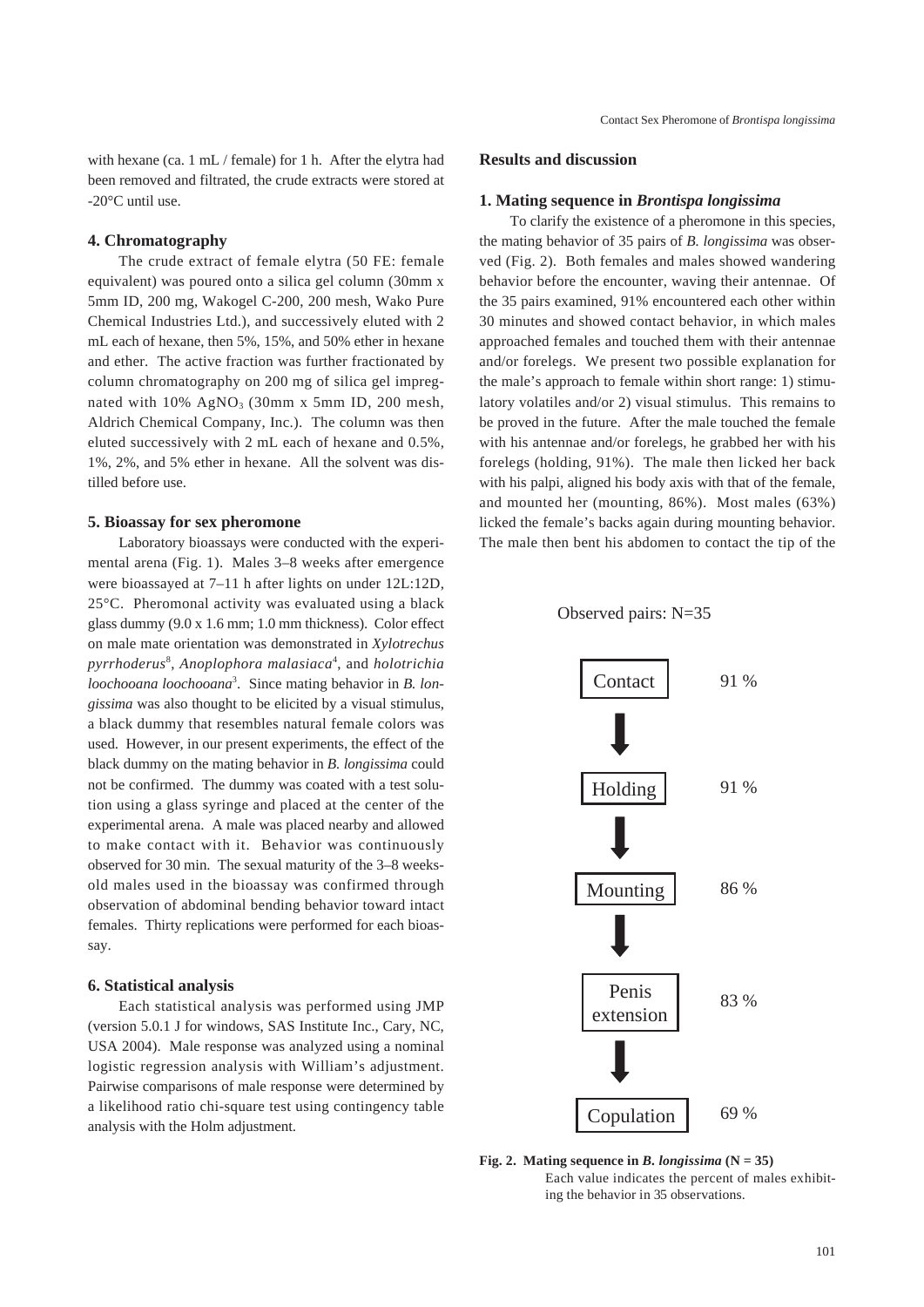#### K. Kawazu et al.

female abdomen (penis extension, 83%), and copulated successfully (copulation, 69%). Thus, we classified male behavior into five phases: contact, holding, mounting, penis extension, and copulation. Since the five phases of male behavior are conducted step by step, this mating sequence is considered to be behavior formulated with extremely high probability. Similar mating sequences were observed after encounters between males and females in several other Chrysomelidae: *L. decemlineata*<sup>9,13,16</sup>, *G. atrocyanea*<sup>19</sup>, and P. cochleariae<sup>5</sup>. When the male *B. longissima* attempted to mate, some females walked away. This behavior was observed when the male attempted holding and mounting behavior. This was concluded to be mate refusal behavior by female *B. longissima*.

The mating sequence of *B. longissima* appeared to start from direct contact by a male with his antenna or tarsus of the foreleg to the female antenna, pronotum, or elytra. Only when a male contacted a female with his antennae and/or tarsi were further male responses, such as holding, mounting, penis extension, and copulation, observed. Male contact with the antennae, tarsi, or palpi was considered to be

involved in perception of female-specific cues. The importance of direct contact in mating behavior has been demonstrated in other Chrysomelidae: *L. decemlineata*<sup>9,13,16</sup>, *G. atrocyanea*19, *C. cobaltinus*18, and *C. auratus*18. However, more detailed examinations will be needed to determine the presence of attractant cues in the mating behavior of *B. longissima*. There still remains a possibility that other cues work in the near vicinity of individuals or for long-distance attraction in association with host plant odor.

#### **2. Behavioral response of male** *B. longissima* **toward live or dead females**

In the bioassays, males showed mating attempts comprising penis extension toward females that had been killed by freezing at -20°C (Fig. 3). No males showed penis extension behavior toward females that had been washed with hexane. When the washed females were re-treated with the hexane extract from a female body or female elytra, males again showed penis extension toward those females. These results indicate the presence of a female sex pheromone that is perceptible by direct contact and plays an important role



**Fig. 3. Behavioral response of male** *B. longissima* **to live or dead females (** $N = 30$ **)** 

Values in the same response followed by the same letter were not significantly different according to nominal logistic regression analysis.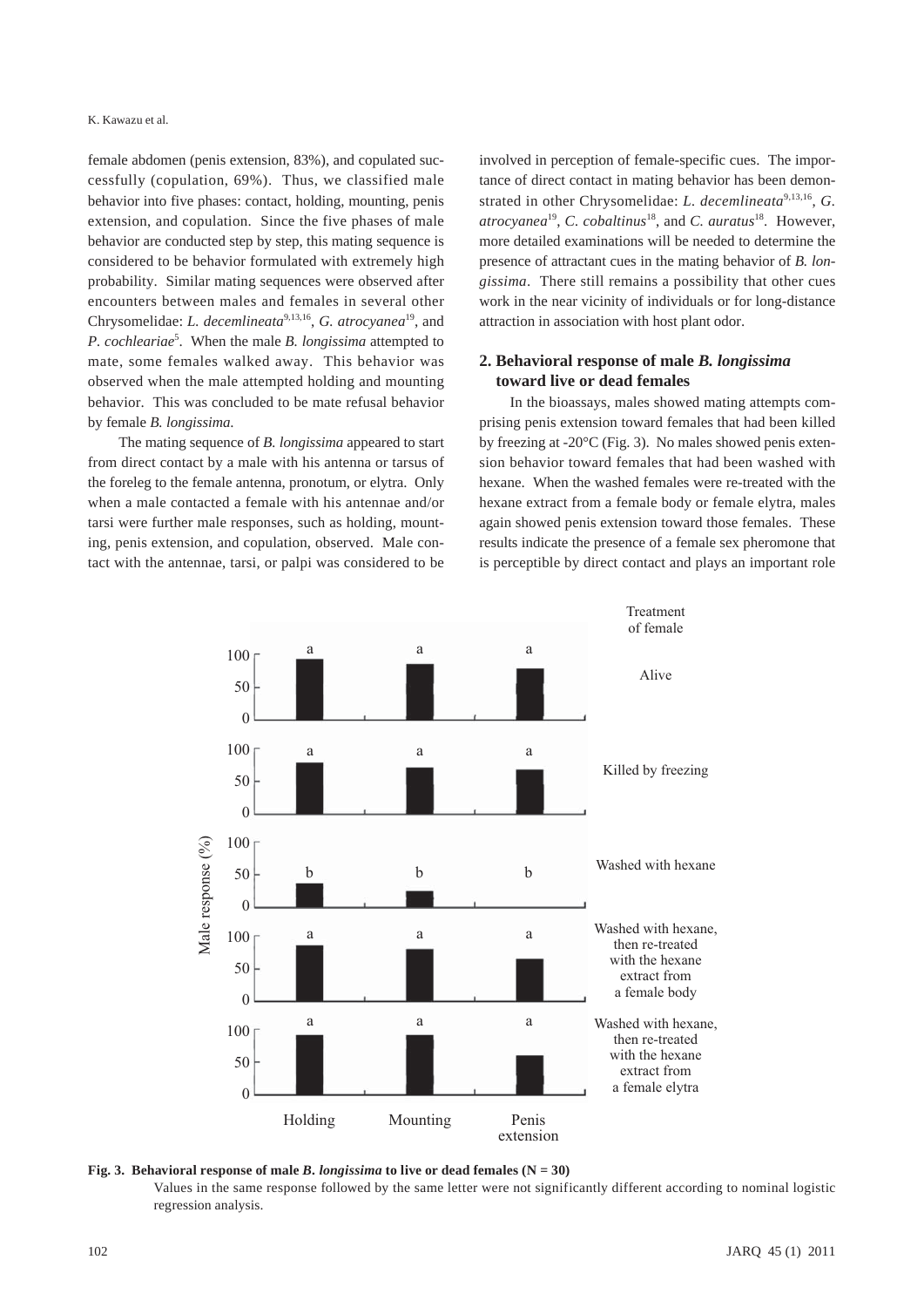in the mating of *B. longissima*.

### **3. Behavioral responses of males toward a dummy coated with female extract**

When a male touched a black glass dummy coated with 1 FE of female elytra extracts, males showed holding, mounting, and penis extension behavior toward the dummy (Fig. 4). This behavior was similar to behavior toward intact females. The male response was enhanced when the dose of the extract was increased. This dose-dependent relationship indicates that mating behavior is stimulated in males by a chemical factor, i.e., a female sex pheromone. However, the percentage of male responses to the dummy

with the extract tended to be smaller than to intact females (Figs. 3 and 4). There is a possibility that non-chemical, visual, acoustic, or tactile cues might play a role in sexual communication of *B. longissima* in addition to the chemical cue.

## **4. Behavioral responses of males toward a glass dummy coated with chromatographic fractions**

Male responses toward a glass dummy coated with fractions obtained from silica gel column chromatography are shown in Figure 5. Only the non-polar hexane fraction elicited as much holding and mounting as did the crude extract. The non-polar hexane fraction and crude extract



**Fig. 4. Behavioral responses of males toward a dummy coated with female extract**  $(N = 30)$ Values in the same response followed by the same letter were not significantly different according to nominal logistic regression analysis.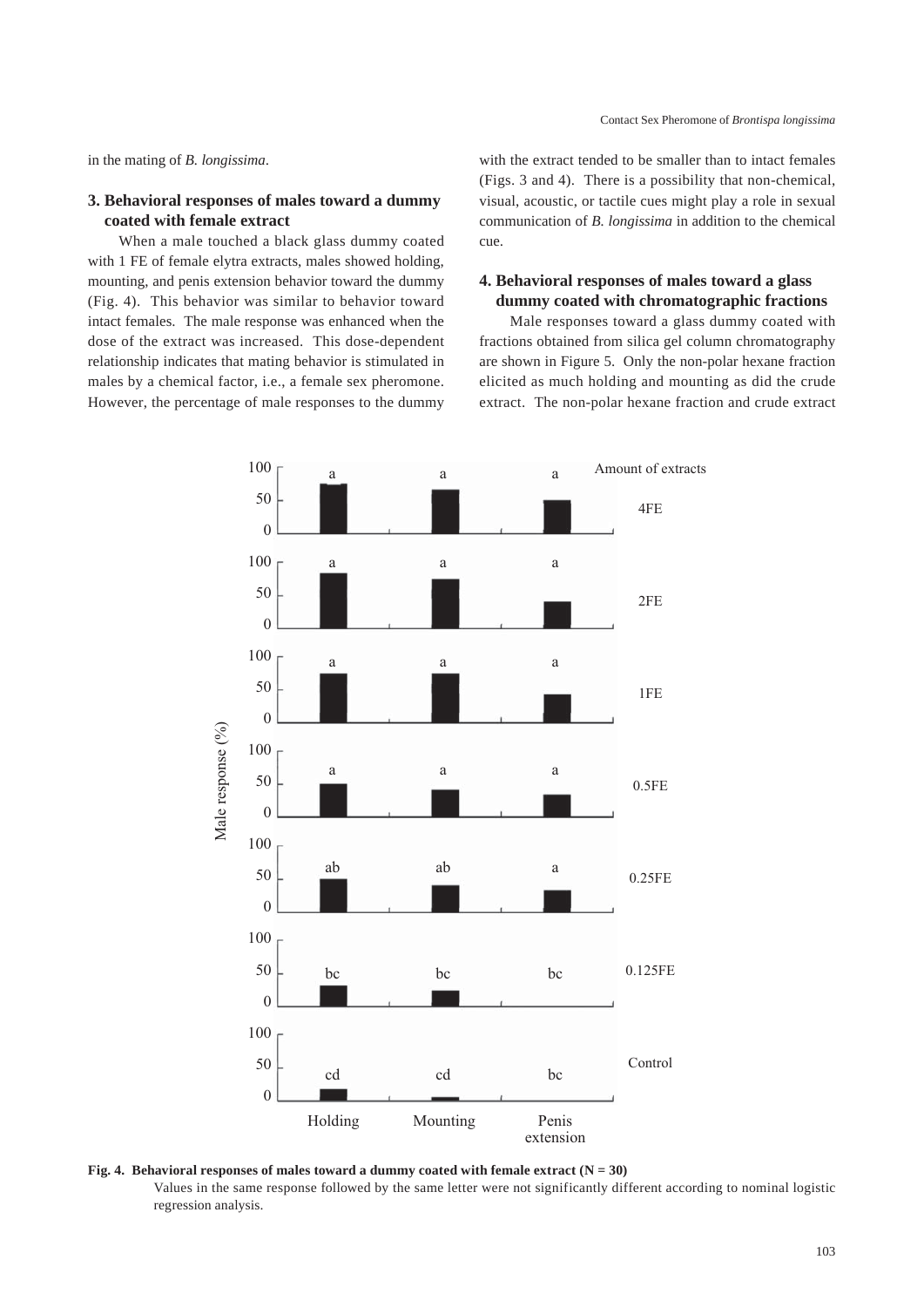K. Kawazu et al.



**Fig. 5. Behavioral responses of males toward a glass dummy coated with silica gel column chromatographic fractions (N = 30)** Values in the same response followed by the same letter were not significantly different according to nominal logistic regression analysis.

significantly elicited penis extension. The polar fractions, however, did not (Fig. 5), indicating that one or more nonpolar compounds, probably hydrocarbons, function as contact sex pheromones in *B. longissima*.

# **5. Behavioral responses of males toward a glass dummy coated with AgNO3-impregrated silica gel column chromatographic fractions**

The active hexane fraction was further fractionated by column chromatography on  $AgNO_3$ -impregnated silica gel. The fraction eluted with hexane and crude extract significantly elicited male holding and mounting (Fig. 6). The

fraction eluted with hexane elicited as much penis extension as did the crude extract, whereas ether fractions, which are considered to contain alkenes, elicited none (Fig. 6). The contact sex pheromone of *B. longissima* is therefore considered to consist of one or more non-polar compounds, probably saturated hydrocarbon(s). In *G. atrocyanea*, the monomethyl alkanes 9-methyl heptacosane, 11-methyl heptacosane, 9-methyl nonacosane and 11-methyl nonacosane, 13-methyl heptacosane, 13-methyl nonacosane, 15-methyl nonacosane, and *n*-alkanes were identified as components of the contact sex pheromone<sup>19</sup>. It will be necessary to elucidate the chemical structure and function of the contact pher-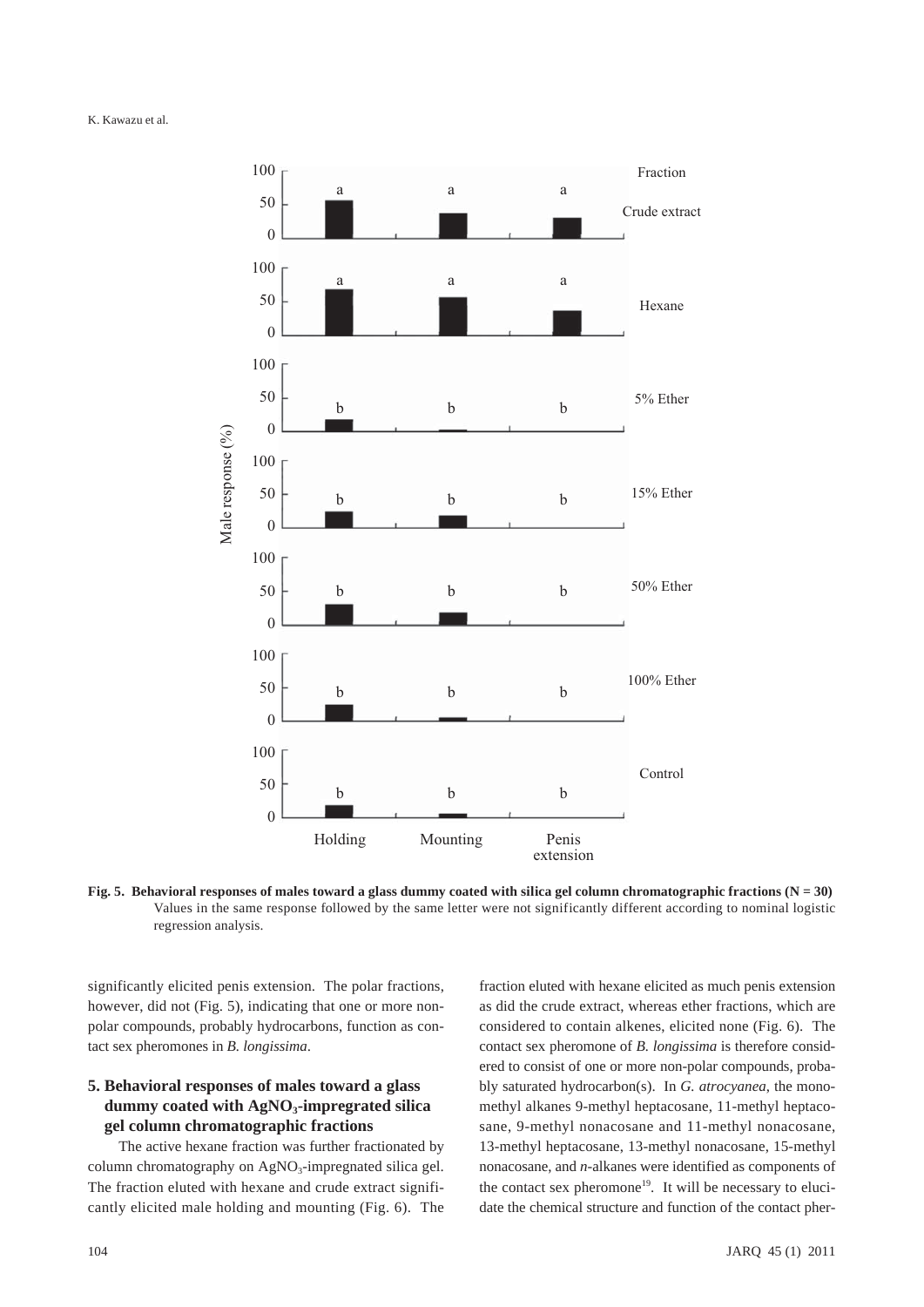

#### Fig. 6. Behavioral responses of males toward a glass dummy coated with AgNO<sub>3</sub>-impregrated silica gel column **chromatographic fractions (N = 30)**

Values in the same response followed by the same letter were not significantly different according to nominal logistic regression analysis.

omone distributed on the female body surface to understand mating behavior in *B. longissima*.

Yoichi Kainoh of the University of Tsukuba for valuable suggestions on the experiment.

#### **Acknowledgments**

We would like to thank Wiwat Suasa-ard, Sopon Uraichuen, Kittiya Suksen, Rut Morakote, Amporn Winotai, and Thitraporn Pundee for providing experimental devices and insects. We would also like to thank Chieko Yokokura for her technical assistance. We are grateful to Professor Sadahiro Tatsuki of the University of Tokyo and Professor

#### **References**

- 1. Brown, E. S. & Green, A. H. (1958) The control by insecticides of *Brontispa longissima* (Gestro) (Coleopt., Chrysomelidae-Hispinae) on young coconut palms in the British Solomon Islands. *Bull. Entomol. Res*., **49**, 239–272.
- 2. Fukaya, M. et al. (1996) Reproductive biology of the yellowspotted longicorn beetle, *Psacothea hilaris* (Pascoe) (Coleoptera: Cerambycidae). 3. Identification of contact sex